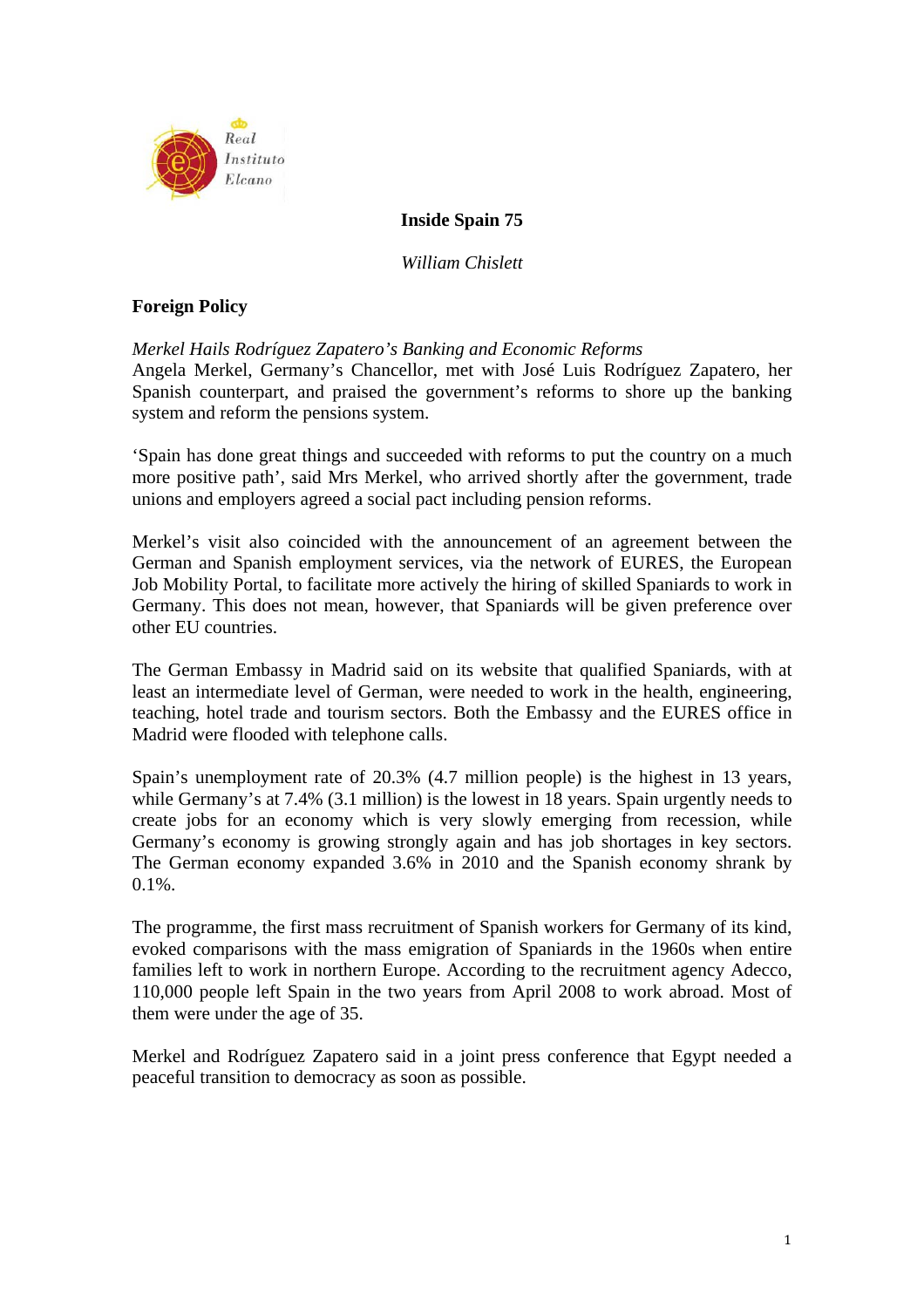### **Domestic Scene**

## *Banned Batasuna Launches New Party to Contest Municipal Elections*

Batasuna, the Basque party outlawed in 2003 for its ties to the terrorist group ETA, launched a new party, which it hopes will regain legal status and be able to participate in May's local elections.

Rufi Etxeberría, the leader of the new party, called Sortu, said it 'rejects and opposes the use of violence…or the threat of violence for political objectives, and that includes violence of any kind by ETA'.

The statutes represented the clearest break yet between ETA, which has assassinated more than 820 people in its violent 43-year campaign for an independent Basque Country, and its political allies. Sortu, however, did not call for the disbanding of ETA.

There was no reaction from ETA, whose activists are reportedly divided over whether to lay down their arms and join Sortu in pursuing the cause of independence through democratic channels.

Sortu's statutes were being scrutinised by the Interior Ministry as of 9 February to see whether they accord with the principles of democracy and Spain's law on political parties. Alfredo Pérez Rubalcaba, the Deputy Prime Minister and Interior Minister, said the party's legalisation would be decided by the Supreme Court, the same body that proscribed Batasuna (a decision supported by the European Court of Human Rights in 2009).

'We do not believe it is sufficient to just present some statutes after so many years of violence', said Marcelino Iglesias, the organisation secretary of the ruling Socialist party. 'Although we recognise it is a notable improvement, democracy has to be very demanding with these groups'.

Batasuna's move followed ETA's announcement last month of a permanent ceasefire, its  $10<sup>th</sup>$  of various types since 1981. The government rejected it as inadequate. 'The only communiqué we want to read from ETA is that ETA declares the end in a manner that is irreversible and definitive', said Pérez Rubalcaba.

The last 'permanent' truce lasted nine months in 2006 and ended with a bomb attack at Madrid's Barajas airport that killed two people.

### *Big Rise in Muslims in Spain Envisaged*

Spain accounted for a significant part of the rise in the number of Muslims in Europe from 29.6 million in 1990 to 44.1 million in 2010, according to the Pew Research Centre (see http://pewresearch.org/pubs/1872/muslim-population-projectionsworldwide-fast-growth).

The number in Spain in that period increased from 271,000 to just over 1 million (see Figure 1). Pew estimates the number will reach 1.85 million by 2030 (3.7% of the population).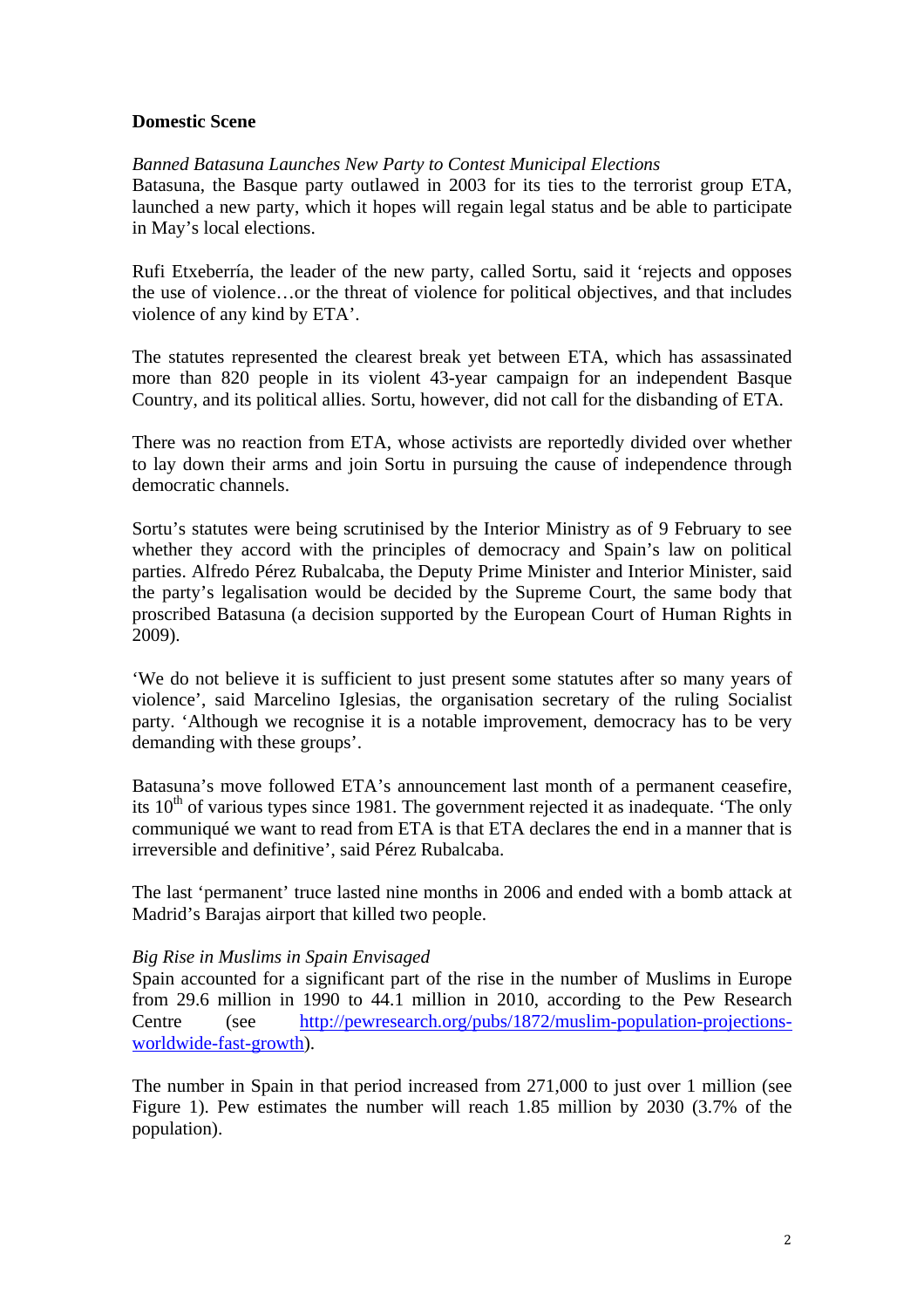|              | <b>Estim. 1990</b> | $%$ of pop.   | <b>Estim. 2010</b> | $%$ of pop.   | <b>Estim. 2030</b> | $%$ of pop.   |
|--------------|--------------------|---------------|--------------------|---------------|--------------------|---------------|
|              | <b>Muslim</b>      | that is       | <b>Muslim</b>      | that is       | <b>Muslim</b>      | that is       |
|              | population         | <b>Muslim</b> | <b>Population</b>  | <b>Muslim</b> | population         | <b>Muslim</b> |
| France       | 568,000            | 1.0           | 4.704.000          | 7.5           | 6,860,000          | 10.3          |
| Germany      | 2,506,000          | 3.2           | 4.119.000          | 5.0           | 5.545.000          | 7.1           |
| Italy        | 858,000            | 1.5           | 1,583,000          | 2.6           | 3,199,000          | 5.4           |
| <b>Spain</b> | 271,000            | 0.7           | 1,021,000          | 2.3           | 1,859,000          | 3.7           |
| UK           | 1,172,000          | 2.0           | 2,869,000          | 4.6           | 5,567,000          | 8.2           |

#### **Figure 1. Muslim Population by Country**

Source: Pew Research Center.

Most of Spain's Muslims come from North Africa, in particular Morocco.

Foreign mothers, in general, are producing more children in Spain than Spanish mothers. The average number of children per foreign mother was 1.65 in the first six months of 2010 compared with 1.32 for Spanish mothers, according to the latest figures from the National Statistics Office (INE). Both figures were slightly lower than a year earlier.

### *Sharp Fall in Arrivals of Illegal Immigrants by Boat*

The number of immigrants from non-EU countries who arrived illegally by boat in 2010 dropped to 3,632 from 7,285 in 2009 and 39,180 in 2006.

Alfredo Pérez Rubalcaba, the Deputy Prime Minister and Interior Minister, said the fall was due to Spain's recession and the consequent lack of jobs and to more effective action by the forces guarding Spain's coastline.

The total number of non-EU immigrants in Spain dropped from 2.56 million at the end of 2009 to 2.39 million last September, according to the latest statistics. Just over 30% of them come from Morocco and 14.3% from Ecuador.

### *Senate Begins Debates in Five Languages*

Spain's Senate, the upper chamber of the parliament, began to allow debates in four languages other than Castilian Spanish: Catalan, Galician, Valencian and Basque.

Critics of the move, mainly in the Conservative Popular Party (PP), whose senators refuse to use any other language but Castilian Spanish, said the senate had been turned into a tower of Babel. 'Something like this would not happen in any normal country', said Mariano Rajoy, the PP's leader.

Those in favour said the Senate was meant to be more representative of the regions than the lower chamber of deputies, and that the languages were accepted as official in four of them.

The cost of the interpreters required is  $\in$ 12,000 for each day of debating, according to the Spanish press.

According to an EU survey conducted in 2005, 11% of Spaniards defined their mother tongue as one of Spain's regional languages.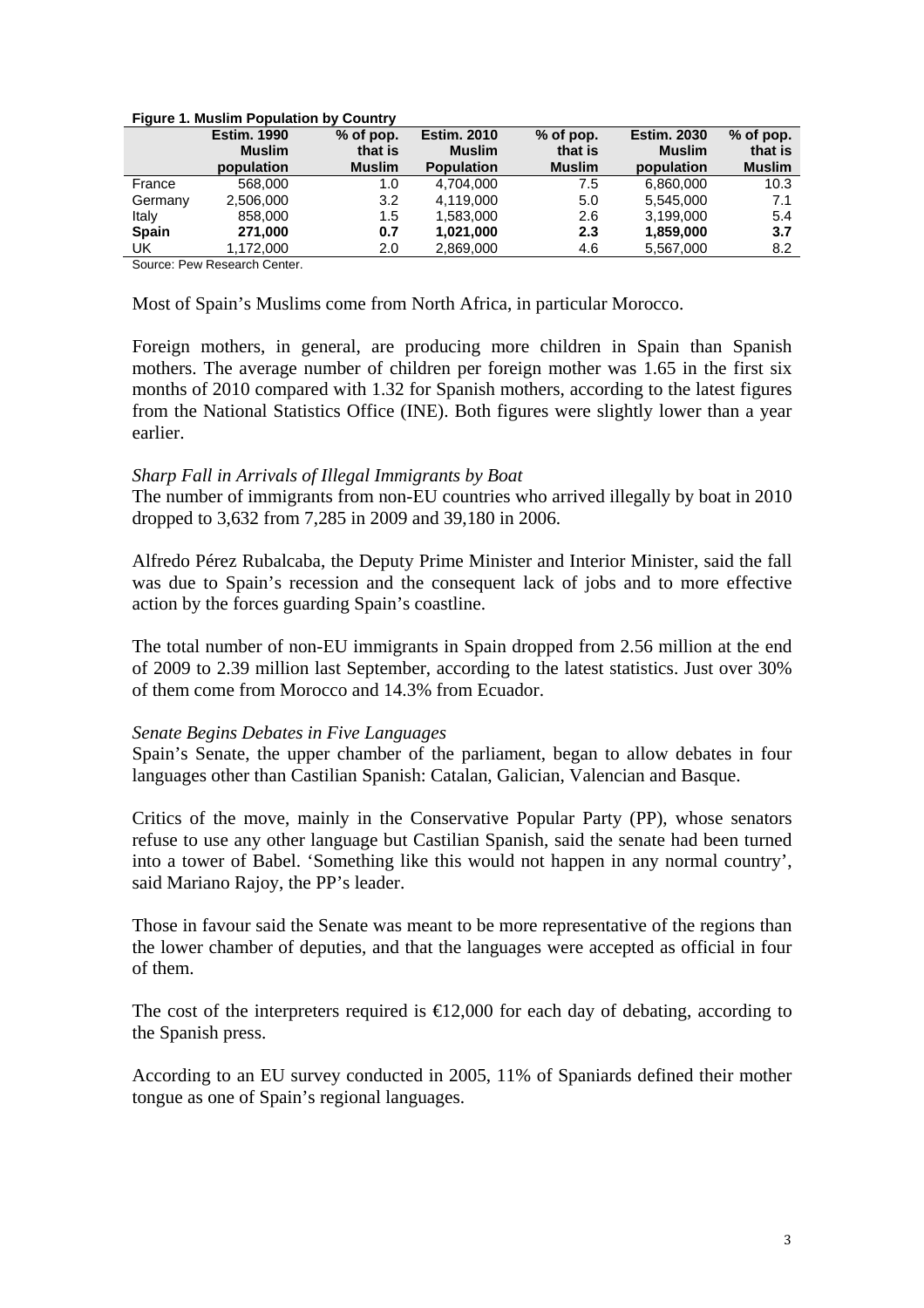# **The Economy**

*Government, Trade Unions and Employers Agree Pension Reforms and Other Measures*

The government signed a pact with the main trade unions and employers' organisation to increase the legal retirement age from 65 to 67, one of the highest in Europe, and raise the number of years from 15 to 25 for calculating state pensions. The three sides also agreed to study changes to the collective bargaining system for economic sectors (giving more flexibility to companies) and to implement measures to foster the creation of jobs for young adults.

The reforms sent a clear signal to the international community of the government's determination to do all within its power to boost confidence in the economy, which has waned in recent months.

The unions had threatened to call a general strike if the government went ahead with its proposals. Prime Minister José Luis Rodríguez Zapatero said they would be approved with or without union backing. After lengthy negotiations, the unions won the concession that workers who have paid into the pension system for 38.5 years will be allowed to retire at 65, amongst others. This affects a small number of people.

Most Spaniards will retire at 67 and 38.5 years of contributions (up from the current 35 years) will be needed to qualify for a full pension. The reforms will be phased in over 14 years starting in 2013.

An ageing population, low birth rates and the very large number of unemployed are straining the social security system, which last year, for the first time, did not run a surplus. According to a study by the Fundación IDEAS, headed by Jesús Caldera, a former Socialist Labour Minister, Spain's pension system would be in deficit as of 2014 (the difference between revenue from contributions and payments), although it would be able to carry on for at least 10 years by using the reserve fund.

The proportion of the population over the age of 65 is forecast to double to 32% by 2050. The old-age dependency ratio (the number of person aged 65 and over as a percentage of the projected number of people aged between 15 and 64) is forecast to increase from 24.4% to 59%, according to Eurostat estimates (see Figure 2). This would be well above the EU-27 average of 53.5%.

| Figure 2. Projected Old-age Dependency Ratio (76) |      |      |      |      |      |      |
|---------------------------------------------------|------|------|------|------|------|------|
| Country                                           | 2010 | 2020 | 2030 | 2040 | 2050 | 2060 |
| France                                            | 25.8 | 32.8 | 39.0 | 44.0 | 44.7 | 59.0 |
| Germany                                           | 31.2 | 35.3 | 46.2 | 54.7 | 56.4 | 59.0 |
| Italy                                             | 31.0 | 35.5 | 42.4 | 54.0 | 59.2 | 59.3 |
| <b>Spain</b>                                      | 24.4 | 27.4 | 34.3 | 46.4 | 58.7 | 59.0 |
| UK                                                | 24.7 | 25.6 | 33.2 | 36.9 | 37.9 | 42.1 |
| <b>EU-27</b>                                      | 25.9 | 31.0 | 38.0 | 45.4 | 50.4 | 53.5 |
|                                                   |      |      |      |      |      |      |

| Figure 2. Projected Old-age Dependency Ratio (%) |  |
|--------------------------------------------------|--|
|--------------------------------------------------|--|

Source: Eurostat.

The pension reform and the measures to shore up savings banks (see next item) contributed to an improvement in Spain's sovereign risk premium –the spread over Germany's benchmark bonds–. The yield on 10-year government bonds was 5.46% on 14 February and the premium, which denotes international confidence, was 2.17 pp, down from 2.31 pp a month earlier (see Figure 3).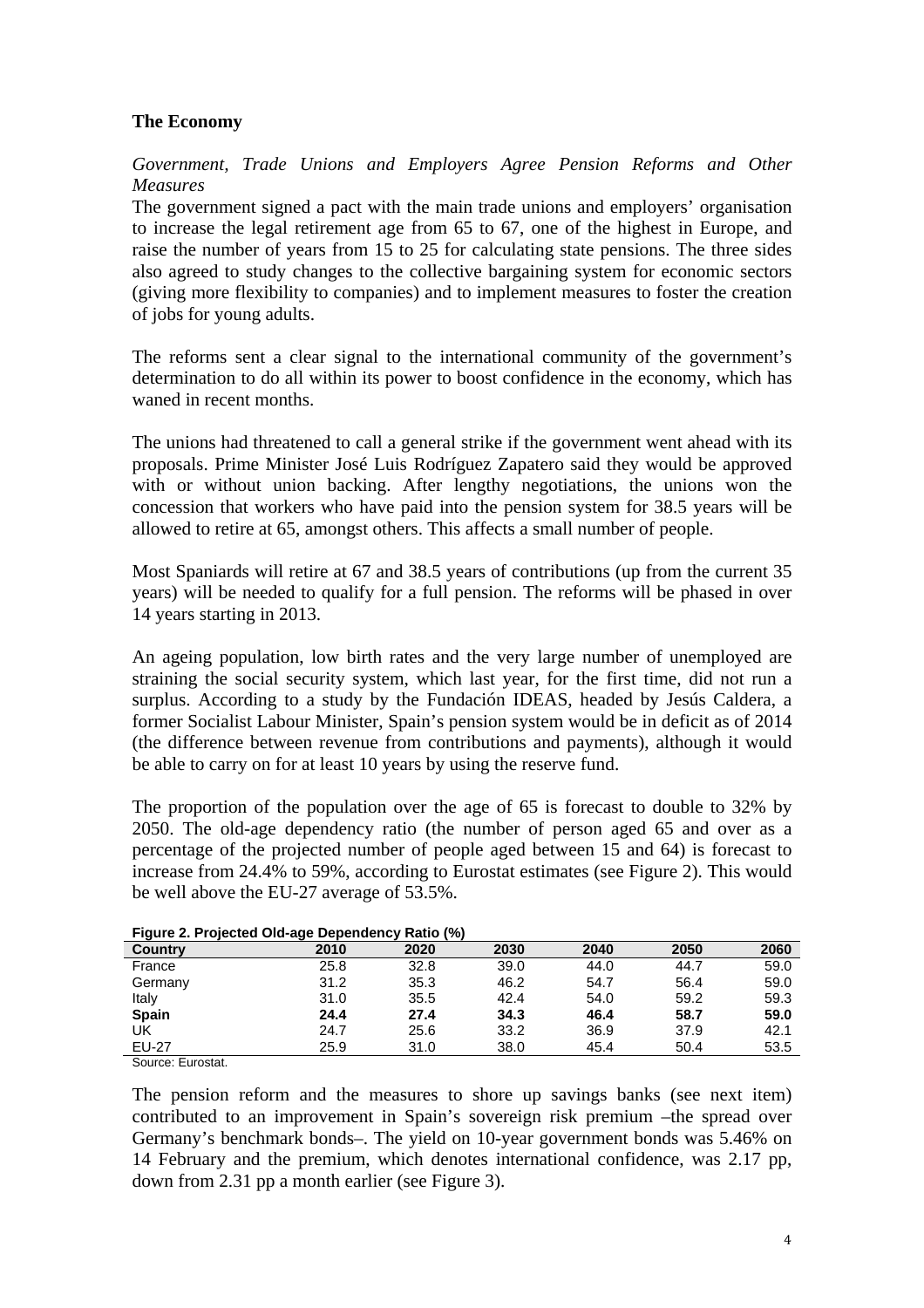|              |            |             | .           |            |                    |
|--------------|------------|-------------|-------------|------------|--------------------|
|              | October 18 | November 16 | December 14 | January 14 | <b>February 14</b> |
| Greece       | $+6.57$    | $+9.11$     | 8.84        | $+8.27$    | $+8.25$            |
| Ireland      | $+3.68$    | $+5.82$     | 5.45        | $+5.49$    | $+5.90$            |
| Italy        | $+1.35$    | $+1.59$     | 1.62        | $+1.65$    | $+1.53$            |
| Portugal     | $+3.19$    | $+4.21$     | 3.51        | $+3.84$    | $+4.28$            |
| <b>Spain</b> | $+1.63$    | $+2.00$     | 2.54        | $+2.31$    | $+2.17$            |
|              |            |             |             |            |                    |

Source: ThomsonReuters.

There was also slightly better news on the budgetary and growth fronts. The general government budget deficit for 2010 came in at just below the target of 9.3% of GDP, while GDP growth last year was  $0.1\%$  negative, lower than the forecast of -0.3%. The central government deficit was 5.1%, well below the target of 5.9% and offsetting the higher deficits of regional and local governments.

Catalonia's budget deficit hit 3.6% of regional output in 2010, 50% above the limit set for regions by the central government in Madrid. Catalonia alone accounted for  $\epsilon$ 30.3 billion of the total public debt of the 17 autonomous regions of  $\epsilon$  07.6 billion at the end of last September, according to the Bank of Spain. The previous Catalan government sold €3 billion of one-year bonds to Catalan residents last October in a desperate bid to raise cash to cover immediate needs.

Only two of the regions, Madrid and La Rioja, currently meet the central government's conditions for issuing new debt in 2011. The other regions can only refinance existing debt.

The improved mood toward Spain, as a result of reforms and the improvement in some macroeconomic figures, is also filtering down to companies, which have been locked out of the funding market. Iberdrola and Telefónica issued last month the first bonds by Spanish non-financial companies since October. Both companies reported very strong order books for their issues as investors were drawn by the high premiums offered.

The Madrid stock market rallied strongly. It has risen 9.3% so far this year, after falling 17.4% in 2010 (see Figure 4).

| <b>Index</b>      |     |
|-------------------|-----|
| Ibex-35 Spain)    | 9.3 |
| Dax (Frankfurt)   | 7.0 |
| FTSE 100 (London) | 2.7 |
| Euro Stoxx 50     | 8.0 |
| Dow Jones         | 6.0 |
| Nikkei (Tokyo)    | 4.8 |
| Source: Markets.  |     |

**Figure 4. Main Stock Market Indices (% change 1 January – 14 February)** 

#### *Government Imposes Further Reforms on Savings Banks*

Having reduced the number of unlisted savings banks from 45 to 17 under a restructuring ordered by the Bank of Spain, the government is now threatening to nationalise those *cajas*, as they are known, which do not reach a minimum level of capital adequacy –a core tier one ratio of 8% of risk-weighted assets– by September.

The *cajas,* regionally based and controlled to a significant extent by local politicians, have become a headache for the government –unlike the much healthier listed commercial banks– because they need billions of euros in fresh capital and in a worst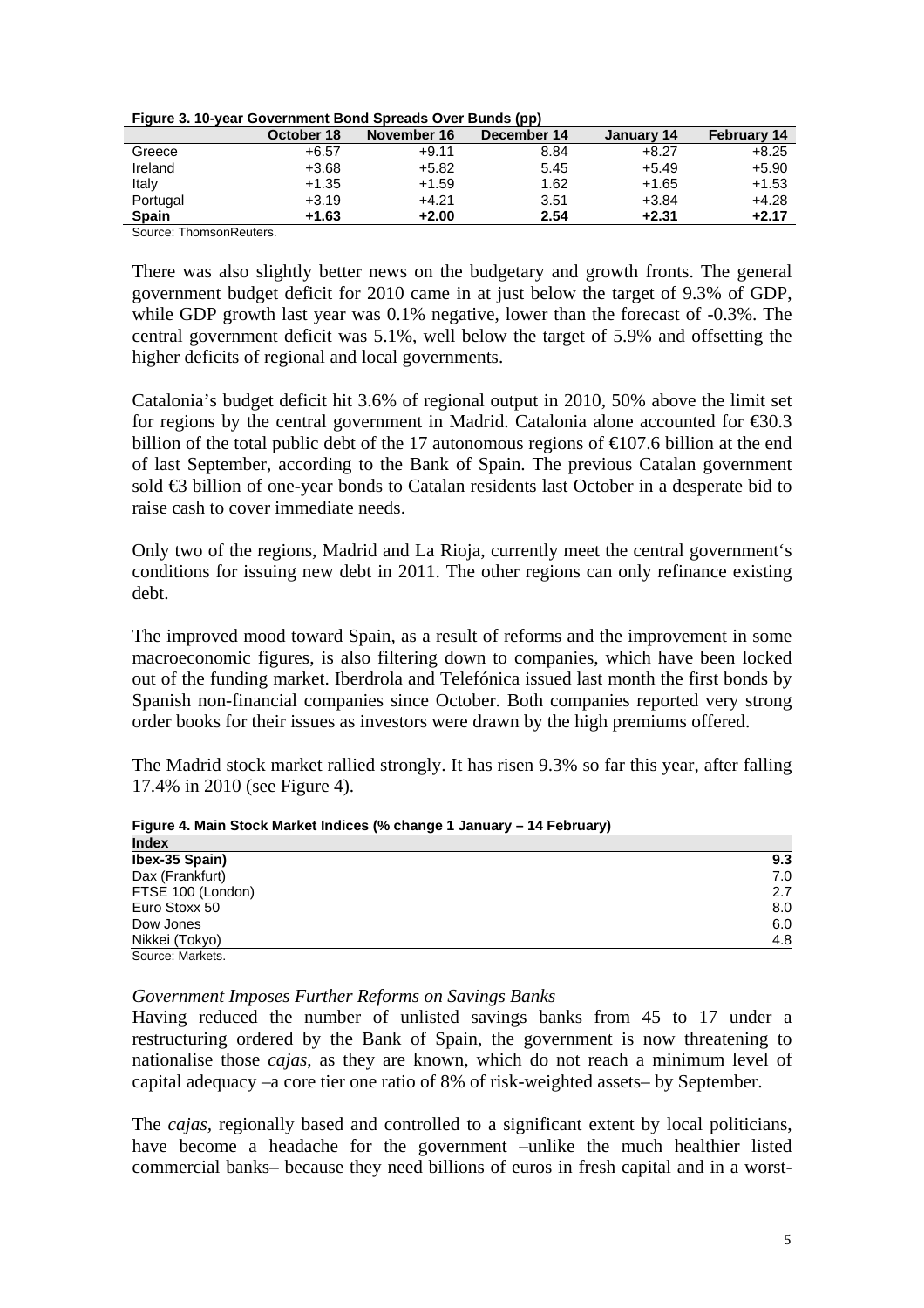case scenario raise the spectre of an Irish-style bail-out. The weakness of smaller and medium-sized *cajas,* which are heavily exposed to a property sector whose bubble burst in 2008, is one of the factors that has sapped international confidence in Spain.

The Bank of Spain has demanded greater transparency in banks' exposure to the real estate sector. According to the figures published so far, savings banks have  $\Theta$ 8.3 billion of 'problematic' loans to this sector, 11.6% of their total lending in Spain excluding credits to public administrations, compared with €44.9 billion for commercial banks (7% of their total). These figures comprise bad and substandard loans and the value of foreclosed properties. Caja Madrid Bancaja, with  $\epsilon$ 11 billion of foreclosed properties, has emerged as Spain's largest real estate holder. Santander, by comparison, has  $\epsilon$ 8.3 billion of foreclosed properties even though it is a much larger bank.

The savings banks have already absorbed  $\bigoplus$  5 billion in loans from the Fund for Orderly Bank Restructuring (Frob) and a deposit guarantee fund. According to Elena Salgado, the Finance Minister, they need up to  $\epsilon$  billion more capital. Furthermore, they are expected to raise it mostly from private sector investors who so far are showing little enthusiasm.

Independent estimates say  $\epsilon$ 20 billion is not enough and put the cost of recapitalisation at between  $\epsilon$ 45 and  $\epsilon$ 120 billion. The time frame to reach a ratio of 8% is also regarded as too long.

The government's aim seems to be to force the poorly capitalised *cajas* to become listed banks.

The Financial Stability Board, the G-20 body responsible for supervising the financial sector, welcomed the government's moves but criticised the authorities for being slow to tackle the 'structural weakness' of the *cajas* and called for 'additional regulation efforts'.

La Caixa, the largest savings bank, was quick off the mark to announce that it will move its banking operations into a listed company in order to boost its capital base and keep on growing. The new bank would be about the  $10<sup>th</sup>$  largest in the euro zone.

Caja Madrid, the other big savings bank, and six smaller *cajas* will pool their retail banking businesses in a new joint company that will be Spain's biggest domestic retail bank. The group, called Banco Financiero y de Ahorros (BFA), headed by Rodrigo Rato, a former Finance Minister and Managing Director of the International Monetary Fund (IMF), would also list on the stock market.

### *Overall Jobless Rate Tops 20%, Youth Unemployment Surpasses 40%*

The Spanish economy is slowly emerging from recession (annualised growth was 0.2% in the fourth quarter of 2010), but almost one-third of the total 15.7 million unemployed people in the euro zone live in Spain.

The jobless rate at the end of 2010 was 20.3% (4.7 million people), the highest level in 13 years and double the average of the 16 euro countries (see Figure 5), and the rate for those under the age of 25 was 42.8%.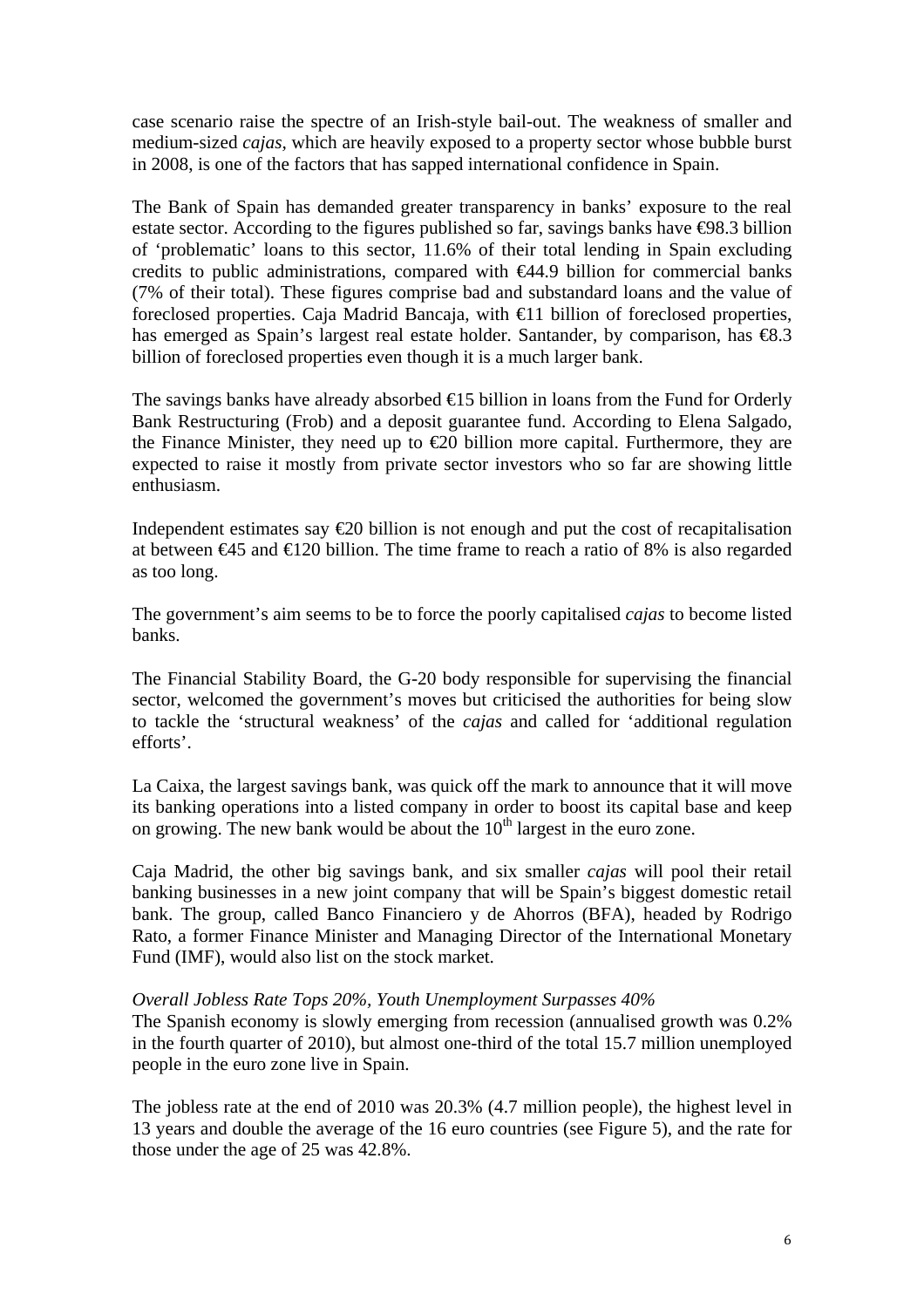| Figure 5. Euro Area Unemployment Rates, Selected Countries |                          |  |  |  |
|------------------------------------------------------------|--------------------------|--|--|--|
| <b>Country</b>                                             | <b>Unemployment Rate</b> |  |  |  |
| <b>Spain</b>                                               | 20.3                     |  |  |  |
| Greece                                                     | 12.9                     |  |  |  |
| Portugal                                                   | 10.9                     |  |  |  |
| Euro zone                                                  | 10.0                     |  |  |  |
| Poland                                                     | 10.0                     |  |  |  |
| France                                                     | 9.7                      |  |  |  |
| Italy                                                      | 8.6                      |  |  |  |
| UK(1)                                                      | 7.8                      |  |  |  |
| Germany                                                    | 6.6                      |  |  |  |
| <b>Netherlands</b>                                         | 4.3                      |  |  |  |
| (1) October.                                               |                          |  |  |  |

Source: Eurostat.

While the economy is beginning to pick up, the unemployment rate has continued to rise, although at a much slower pace than in 2008 and 2009. Around 1,000 people a day lost their job in 2010.

Particularly worrying is the very high level of youth unemployment. Dominique Strauss-Kahn, the Managing Director of the IMF, warned of the social risks emanating from what he called a 'lost generation'. The level of youth unemployment is now more than double what it was in 2006 when the economy was booming.

The labour force survey for the fourth quarter showed that 1.32 million households had no occupants in employment, up from 512,500 at the beginning of 2008.

The unemployment rates in Spain's 17 regions vary considerably, from 28.3% in Andalusia, the highest, to 10.9% in the Basque Country, the lowest.

The largest number of jobs lost during the fourth quarter compared to a year earlier was in construction. The loss of a further 230,200 jobs brought the total number of unemployed in this sector to 1.57 million. The number of long-term unemployed (more than a year) surpassed 2 million for the first time.

The government is working on policies that more actively seek to get the unemployed back to work rather than just offering unemployment benefits.

A new programme for the unemployed whose benefits had run out came into force on 16 February. Among the conditions for receiving €400 a month is to attend a training course. At the end of 2010, only 865,000 of the 4.7 million unemployed were in courses.

### *Spain's Spending on R&D+i Inches Up*

Spain's spending on research and development and innovation (R&D+i) increased to 1.38% of GDP in 2009 from 1.35%, according to the latest comparative figures (see Figure 6).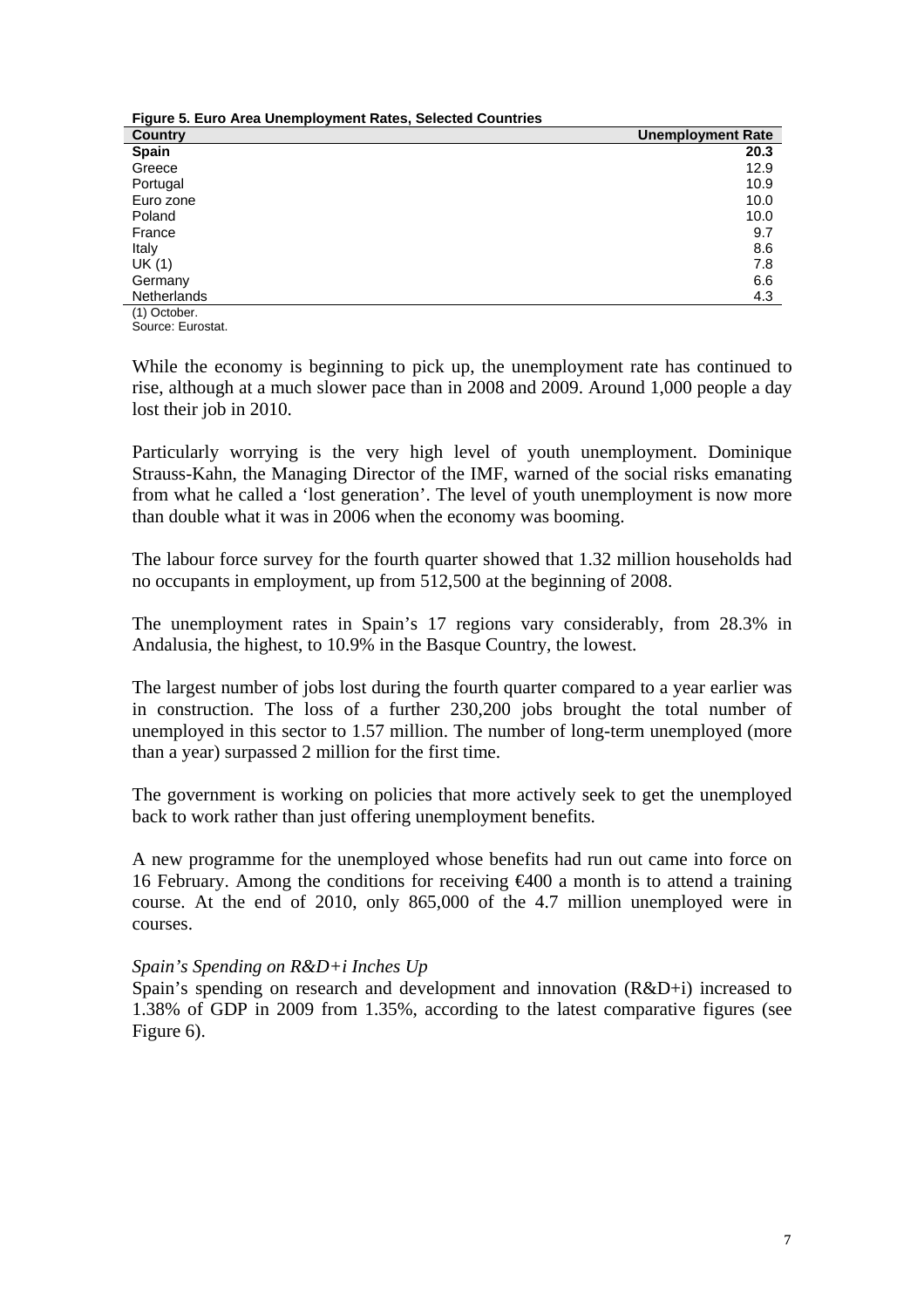| $\frac{1}{2}$ iguio of openantg on Rad if (70 or 001 ), 2000 |          |
|--------------------------------------------------------------|----------|
| Country                                                      | % of GDP |
| Finland                                                      | 3.96     |
| Germany                                                      | 2.82     |
| <b>EU-27</b>                                                 | 2.01     |
| UK                                                           | 1.87     |
| Spain                                                        | 1.38     |
| Portugal                                                     | 1.66     |
| Italy                                                        | 1.27     |
| $\sim$ $\sim$ $\sim$ $\sim$                                  |          |

Source: Eurostat.

### *China Steps up is Presence in Spain*

**Figure 6. Spending on R&D+I (% of GDP), 2009** 

China Unicom, the country's second-largest telecoms operator, is to have a seat on the board of Telefónica, Spain's telecoms conglomerate, and the Industrial and Commercial Bank of China (ICBC), the world's biggest lender by market value, opened its first branch in Madrid as part of an expansion in Europe.

The two moves came hard on the heels of the visit in January to Madrid of Li Keqiang, China's Deputy Premier.

China Unicom and Telefónica agreed to deepen their strategic co-operation agreement through a further mutual purchase of each other's shares for US\$500 million. This will increase Telefónica's stake in China Unicom to 9.7% and China Unicom's in Telefónica to 1.37%.

China Unicom became the first mainland Chinese group to have a stake in a European telecoms operator when it arranged with Telefónica mutual share-buying worth US\$1 billion each in September 2009.

ICBC already has a significant Chinese community in Spain with which to do business. Officially, there are around 170,000 Chinese in the country, but the real number including illegal immigrants is estimated at around 240,000. The Chinese have established a significant presence in clothes, shoes and toys.

China runs a hefty trade surplus with Spain. In 2009, Spain imported  $\in$  4.5 billion of products from China, making it the third-largest supplier after Germany and France, and exported only US\$2 billion of its own goods to China.

China's share of Spain's total foreign trade almost doubled between 1992 and August 2010 (see Figure 7).

| T INUI 6 TURI DI MINUI DI LUMI DUNII I DI SI DI TIUNGI TIUNGI TIU DI LUMI CADOI LO UI II IIDOI LO I |      |                      |
|-----------------------------------------------------------------------------------------------------|------|----------------------|
|                                                                                                     | 1992 | 12monthstoAugust2010 |
| France                                                                                              | 1.0  | 3.8                  |
| Germany                                                                                             | 1.3  | 6.1                  |
| Italy                                                                                               | ィっ   | 4.8                  |
| <b>Spain</b>                                                                                        | 1.2  |                      |

### **Figure 7. China's Share of Each Country's Total Foreign Trade (% of total exports and imports)**

UK  $0.6$  6.2 Source: IMF and Haver Analytics.

### *Iberdrola to Buy Brazil's Elektro*

Iberdrola, Spain's main power utility, agreed to acquire Brazil's Elektro from Ashmore Energy International for  $\epsilon 2.4$  billion in cash, in a further expansion into emerging markets.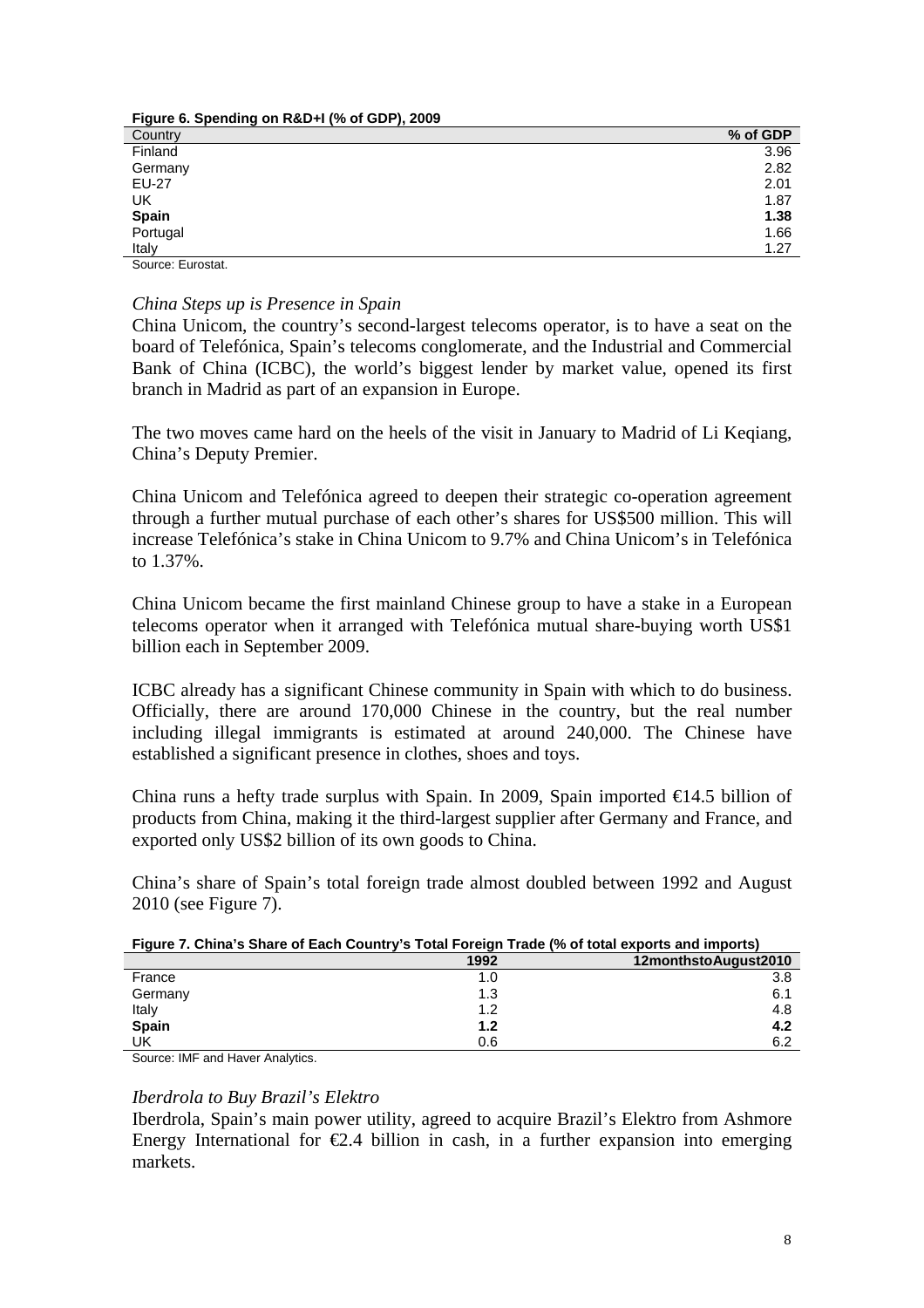The purchase will make Iberdrola one of the leading operators in Brazil's electricity sector, where it already owns 39% of the distribution and generation company Neoenergia alongside Banco do Brasil. Elektro serves 2.2 million clients in São Paulo state.

Iberdrola has embarked on a strategy of further international expansion, particularly in markets with potential such as those of the US, Mexico and Brazil. Around two-thirds of Iberdrola's profit in 2010 came from outside Spain.

### *Santander and BBVA Boost Profits in their Foreign Operations*

The foreign operations of Santander, the euro zone's largest bank by market value, and BBVA, the other big commercial bank in Spain, continued in 2010 to generate a larger share of their profits, helping to offset the sharp downturn in their home market.

Santander's net profit fell 8.5% to  $\bigoplus$  18 billion, largely because of provisions and write-offs for bad loans in Spain following the bursting of the property bubble three years ago. But for charging €472 million of provisions to its third quarter results, Santander's profit would have been similar to that in 2009.

BBVA's net profit was 9.4% higher at  $64.61$  billion, as it took an extraordinary charge in 2009 for provisions and write-offs and so was less affected in 2010.

Santander's bad loans as a share of total lending rose from 3.24% in 2009 to 3.55% in 2010, while in Spain the ratio increased from 3.41% to 4.24%. BBVA's ratio dropped from 4.3% to 4.1%.

In both banks, Latin American results offset lower profits in Spain. The net profits of Santander in Spain plummeted 33.9% to  $\epsilon$ 2.50 billion, but profits generated in Brazil increased 31% to  $\epsilon$ 2.83 billion. BBVA's net profits in Spain and Portugal fell by 9% to  $\epsilon$ 2.07 billion, but this was offset by an almost 12% jump in net profits in Mexico to  $f(1)$  hillion

Latin America accounted for 43% of Santander's profits, with Brazil alone generating a quarter (see Figure 8), while 48.4% of BBVA's came from Latin America and the US (see Figure 9).

| Figure 8. Geographic Distribution of Santanger's Attributable Profit (% of total operating areas) |      |         |  |  |
|---------------------------------------------------------------------------------------------------|------|---------|--|--|
|                                                                                                   | 2004 | 2010(1) |  |  |
| <b>Continental Europe</b>                                                                         | 59   | 35      |  |  |
| Santander branch network                                                                          | 25   | 11.2    |  |  |
| Banesto                                                                                           | 11   | 3.8     |  |  |
| Santander Consumer Finance                                                                        | 9    | 7.3     |  |  |
| Portugal                                                                                          |      |         |  |  |
| <b>Latin America</b>                                                                              | 41   | 43      |  |  |
| Brazil                                                                                            | 16   | 25      |  |  |
| Mexico                                                                                            | 9    | 6       |  |  |
| Chile                                                                                             | 6    | 6       |  |  |
| UK.                                                                                               |      | 18      |  |  |
| <b>US</b> (Sovereign)                                                                             |      | 4       |  |  |
| (1) First six months.                                                                             |      |         |  |  |
| Source: Santander.                                                                                |      |         |  |  |

**Figure 8. Geographic Distribution of Santander's Attributable Profit (% of total operating areas)**